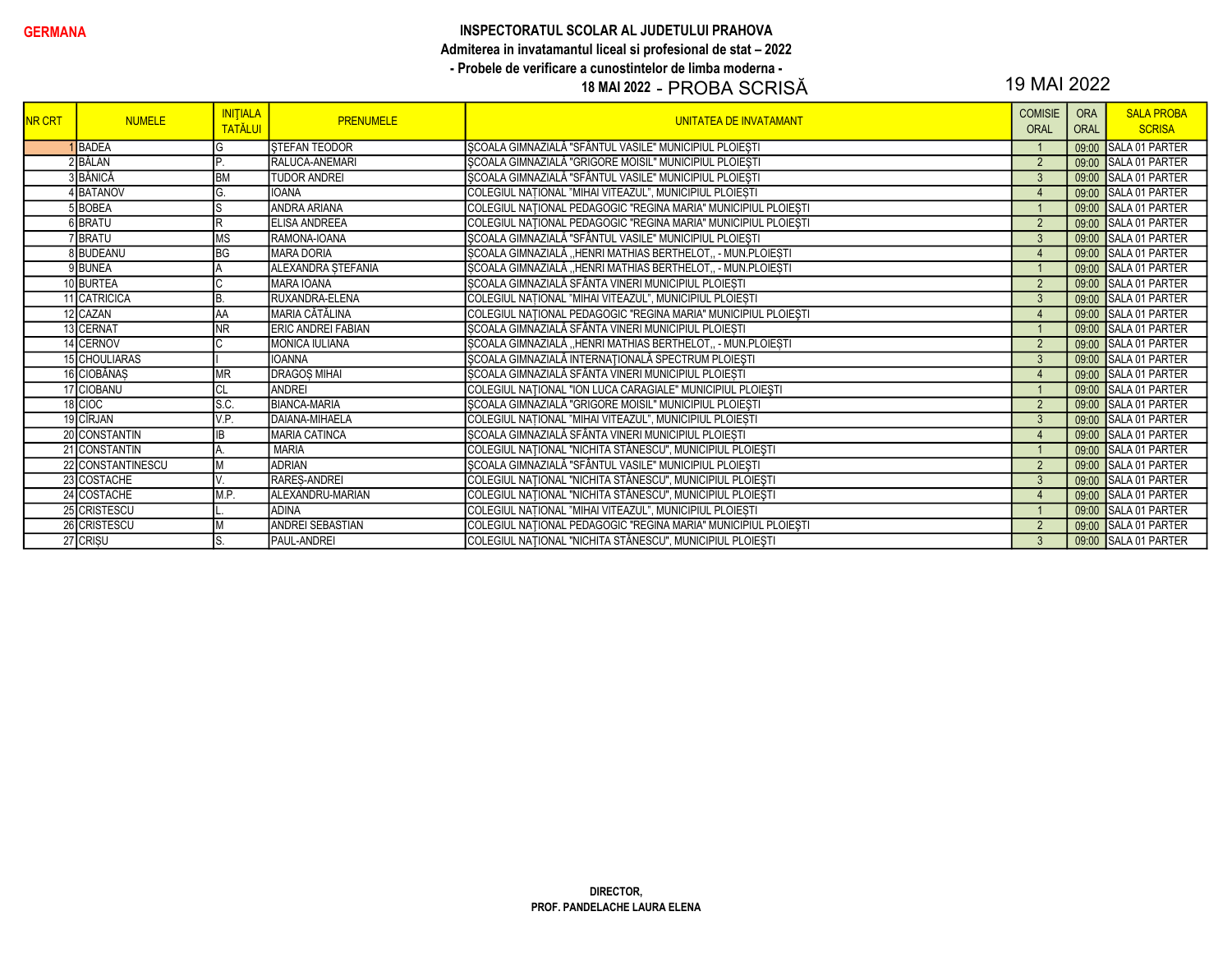#### GERMANA GERMANA INSPECTORATUL SCOLAR AL JUDETULUI PRAHOVA Admiterea in invatamantul liceal si profesional de stat – 2022 - Probele de verificare a cunostintelor de limba moderna - 18 MAI 2022 - PROBĂ SCRISĂ 19 MAI 2022

| <b>NR CRT</b> | <b>NUMELE</b>  | <b>INITIALA</b><br><b>TATĂLUI</b> | <b>PRENUMELE</b>             | <b>UNITATEA DE INVATAMANT</b>                                  | <b>COMISIE</b><br>ORAL | <b>ORA</b><br><b>ORAL</b> | <b>SALA PROBA</b><br><b>SCRISA</b> |
|---------------|----------------|-----------------------------------|------------------------------|----------------------------------------------------------------|------------------------|---------------------------|------------------------------------|
|               | <b>I</b> DANCU | S                                 | <b>SARA-ALEXANDRA</b>        | COLEGIUL NATIONAL "MIHAI VITEAZUL", MUNICIPIUL PLOIEȘTI        | $\overline{4}$         |                           | 09:00 SALA 02 PARTER               |
|               | 2 DIAC         | R.C.                              | RADU-ANDREI                  | COLEGIUL NATIONAL "MIHAI VITEAZUL", MUNICIPIUL PLOIEȘTI        |                        |                           | 09:00 SALA 02 PARTER               |
|               | 3 DIACONU      | C                                 | <b>ESTHER MARIA ELA</b>      | COLEGIUL NAȚIONAL "ION LUCA CARAGIALE" MUNICIPIUL PLOIEȘTI     | $\overline{2}$         |                           | 09:00 SALA 02 PARTER               |
|               | 1DIMA          | V                                 | LORENTIA-IOANA               | COLEGIUL NAȚIONAL "MIHAI VITEAZUL", MUNICIPIUL PLOIEȘTI        | $\mathbf{3}$           |                           | 09:00 SALA 02 PARTER               |
|               | 5 DINESCU      |                                   | <b>IELENA FABIANA MIRELA</b> | SCOALA GIMNAZIALĂ "SFÂNTUL VASILE" MUNICIPIUL PLOIEȘTI         | $\overline{4}$         |                           | 09:00 SALA 02 PARTER               |
|               | <b>DINICU</b>  | $\mathcal{L}$                     | DAVID                        | ȘCOALA GIMNAZIALĂ SFÂNTA VINERI MUNICIPIUL PLOIEȘTI            |                        |                           | 09:00 SALA 02 PARTER               |
|               | 'IDINU         | <b>M</b>                          | <b>JESUS DANIEL</b>          | ȘCOALA GIMNAZIALĂ "SFÂNTUL VASILE" MUNICIPIUL PLOIEȘTI         | $\overline{2}$         |                           | 09:00 SALA 02 PARTER               |
|               | 8 DOBRESCU     | LV                                | <b>MATEI STEFAN</b>          | COLEGIUL NATIONAL PEDAGOGIC "REGINA MARIA" MUNICIPIUL PLOIEȘTI | $\mathbf{3}$           |                           | 09:00 SALA 02 PARTER               |
|               | 9 DOBRIN       | D.N.                              | DAVID-NICOLAE                | ȘCOALA GIMNAZIALĂ"NICOLAE TITULESCU" MUNICIPIUL PLOIEȘTI       | $\overline{4}$         |                           | 09:00 SALA 02 PARTER               |
|               | 10 DOBRIN      | D.N.                              | <b>FLORIN-PETRE</b>          | ȘCOALA GIMNAZIALĂ"NICOLAE TITULESCU" MUNICIPIUL PLOIEȘTI       |                        |                           | 09:00 SALA 02 PARTER               |
|               | 11 DRAGNA      | I.S.                              | <b>IULIAN-GABRIEL</b>        | COLEGIUL NAȚIONAL "MIHAI VITEAZUL", MUNICIPIUL PLOIEȘTI        | $\overline{2}$         |                           | 09:00 SALA 02 PARTER               |
|               | 12 DRAGOS      |                                   | <b>ANA MARIA</b>             | ȘCOALA GIMNAZIALĂ "MIHAI EMINESCU", MUNICIPIUL PLOIEȘTI        | $\mathbf{3}$           |                           | 09:00 SALA 02 PARTER               |
|               | 13 DRĂGUȚA     | lo                                | <b>EDUARD STEFAN</b>         | COLEGIUL NAȚIONAL PEDAGOGIC "REGINA MARIA" MUNICIPIUL PLOIEȘTI | $\overline{4}$         |                           | 09:00 SALA 02 PARTER               |
|               | 14 DUMITRU     | <b>SC</b>                         | <b>CIPRIAN ANDREI</b>        | ȘCOALA GIMNAZIALĂ SFÂNTA VINERI MUNICIPIUL PLOIEȘTI            |                        |                           | 09:00 SALA 02 PARTER               |
|               | 15 ELISEI      | <b>VL</b>                         | MARIA-DARIA                  | ȘCOALA GIMNAZIALĂ "SFÂNTUL VASILE" MUNICIPIUL PLOIEȘTI         | $\overline{2}$         |                           | 09:00 SALA 02 PARTER               |
|               | $16$ ENE       | ID                                | <b>ALEXANDRA</b>             | ȘCOALA GIMNAZIALĂ "SFÂNTUL VASILE" MUNICIPIUL PLOIEȘTI         | $\mathbf{3}$           |                           | 09:00 SALA 02 PARTER               |
|               | 17 EPURE       | IN.                               | NICOLE ALEXIA                | SCOALA GIMNAZIALĂ "SFÂNTUL VASILE" MUNICIPIUL PLOIEȘTI         | $\overline{4}$         |                           | 09:00 SALA 02 PARTER               |
|               | 18 FILIP       | R.C.                              | <b>MATEI-CRISTIAN</b>        | ȘCOALA GIMNAZIALĂ "GRIGORE MOISIL" MUNICIPIUL PLOIEȘTI         |                        |                           | 09:00 SALA 02 PARTER               |
|               | 19 FLOREA      |                                   | <b>MARIA ADELINA</b>         | COLEGIUL NAȚIONAL "ION LUCA CARAGIALE" MUNICIPIUL PLOIEȘTI     | $\overline{2}$         |                           | 09:00 SALA 02 PARTER               |
|               | 20 FLOREAN     |                                   | <b>ION</b>                   | ȘCOALA GIMNAZIALĂ "SFÂNTUL VASILE" MUNICIPIUL PLOIEȘTI         | $\mathbf{3}$           |                           | 09:00 SALA 02 PARTER               |
|               | 21 FOCSA       | lcı                               | DARIA-IOANA                  | ȘCOALA GIMNAZIALĂ "SFÂNTUL VASILE" MUNICIPIUL PLOIEȘTI         | $\overline{4}$         |                           | 09:00 SALA 02 PARTER               |
|               | 22 GAL-CURELEA |                                   | <b>LUCIAN CONSTANTIN</b>     | SCOALA GIMNAZIALĂ SFÂNTA VINERI MUNICIPIUL PLOIEȘTI            |                        |                           | 10:00 SALA 02 PARTER               |
|               | 23 GAVRILĂ     |                                   | <b>ANDREEA IULIA</b>         | COLEGIUL NAȚIONAL PEDAGOGIC "REGINA MARIA" MUNICIPIUL PLOIEȘTI | $\overline{2}$         |                           | 10:00 SALA 02 PARTER               |
|               | 24 GEORGESCU   | <b>M</b>                          | <b>ANTONIA THEODORA</b>      | ȘCOALA GIMNAZIALĂ SFÂNTA VINERI MUNICIPIUL PLOIEȘTI            | $\mathbf{3}$           |                           | 10:00 SALA 02 PARTER               |
|               | 25 GEORGESCU   | A.G.                              | <b>BIANCA-MARIA</b>          | COLEGIUL NAȚIONAL "NICHITA STĂNESCU", MUNICIPIUL PLOIEȘTI      | $\overline{4}$         |                           | 10:00 SALA 02 PARTER               |
|               | 26 GHEORGHE    | D.F.                              | RALUCA-MARIA                 | COLEGIUL NAȚIONAL "MIHAI VITEAZUL", MUNICIPIUL PLOIEȘTI        |                        |                           | 10:00 SALA 02 PARTER               |
|               | 27 GHEORGHE    | <b>MD</b>                         | <b>BIANCA ALEXANDRA</b>      | ȘCOALA GIMNAZIALĂ "SFÂNTUL VASILE" MUNICIPIUL PLOIEȘTI         | $\overline{2}$         |                           | 10:00 SALA 02 PARTER               |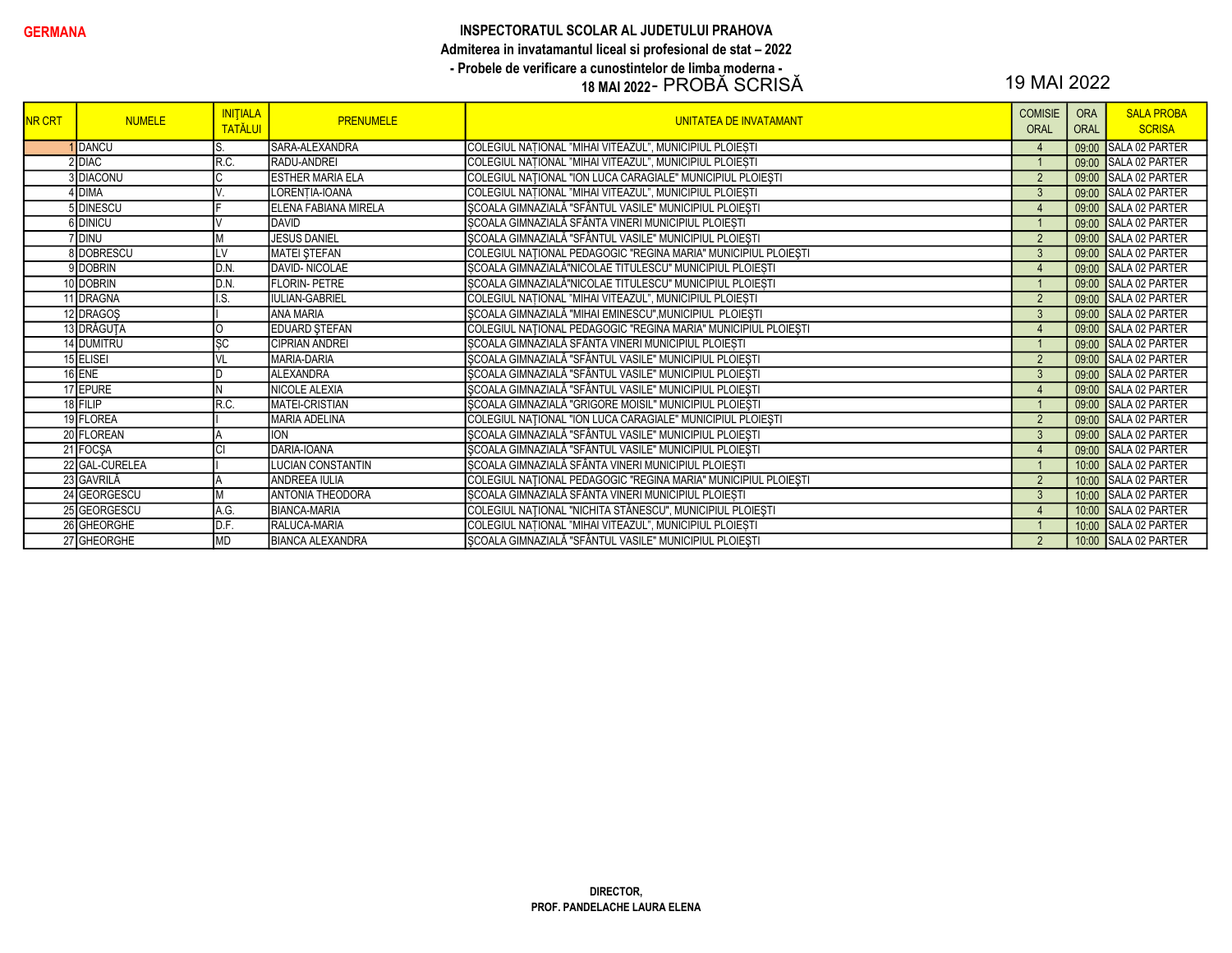#### GERMANA GERMANA INSPECTORATUL SCOLAR AL JUDETULUI PRAHOVA Admiterea in invatamantul liceal si profesional de stat – 2022 - Probele de verificare a cunostintelor de limba moderna -

## 18 MAI 2022 -PROBA SCRISĂ 19 MAI 2022

| <b>NR CRT</b> | <b>NUMELE</b>      | <b>INITIALA</b><br><b>TATĂLUI</b> | <b>PRENUMELE</b>        | UNITATEA DE INVATAMANT                                         | <b>COMISIE</b><br><b>ORAL</b> | <b>ORA</b><br>ORAL | <b>SALA PROBA</b><br><b>SCRISA</b> |
|---------------|--------------------|-----------------------------------|-------------------------|----------------------------------------------------------------|-------------------------------|--------------------|------------------------------------|
|               | <b>I</b> GHITĂ     |                                   | <b>STEFANIA</b>         | COLEGIUL NATIONAL "MIHAI VITEAZUL", MUNICIPIUL PLOIEȘTI        | $\mathbf{3}$                  | 10:00              | <b>SALA 03 PARTER</b>              |
|               | <b>GRANCEA</b>     | N.M.                              | <b>IOANA-RALUCA</b>     | COLEGIUL NAȚIONAL "NICHITA STĂNESCU", MUNICIPIUL PLOIEȘTI      | $\overline{4}$                |                    | 10:00 SALA 03 PARTER               |
|               | 3 GRAUR            | AS                                | <b>ANDREI- RĂZVAN</b>   | SCOALA GIMNAZIALĂ EXCELSIS PLOIEȘTI                            |                               |                    | 10:00 SALA 03 PARTER               |
|               | <b>IHARALAMBIE</b> | <b>CV</b>                         | <b>SILVIU COSTIN</b>    | COLEGIUL NAȚIONAL PEDAGOGIC "REGINA MARIA" MUNICIPIUL PLOIEȘTI | $\overline{2}$                |                    | 10:00 SALA 03 PARTER               |
|               | 5 HARNAGEA         | S.l                               | DARIA-ANDREEA           | COLEGIUL NAȚIONAL "MIHAI VITEAZUL", MUNICIPIUL PLOIEȘTI        | $\mathbf{3}$                  |                    | 10:00 SALA 03 PARTER               |
|               | 6 IANCU            | GC                                | <b>ANIELA ELENA</b>     | COLEGIUL NAȚIONAL PEDAGOGIC "REGINA MARIA" MUNICIPIUL PLOIEȘTI | $\overline{4}$                |                    | 10:00 SALA 03 PARTER               |
|               | <b>IONESCU</b>     | <b>DV</b>                         | <b>SEBASTIAN FLORIN</b> | COLEGIUL NAȚIONAL "ION LUCA CARAGIALE" MUNICIPIUL PLOIEȘTI     |                               |                    | 10:00 SALA 03 PARTER               |
|               | 8 IONESCU          | G                                 | <b>IRINA MARIA</b>      | ȘCOALA GIMNAZIALĂ SFÂNTA VINERI MUNICIPIUL PLOIEȘTI            | $\overline{2}$                |                    | 10:00 SALA 03 PARTER               |
|               | 9 IONESCU          |                                   | MIHAI                   | COLEGIUL NAȚIONAL "NICHITA STĂNESCU", MUNICIPIUL PLOIEȘTI      | $\mathbf{3}$                  |                    | 10:00 SALA 03 PARTER               |
|               | 10 IONITĂ          | <b>CR</b>                         | <b>STEFAN</b>           | COLEGIUL NATIONAL PEDAGOGIC "REGINA MARIA" MUNICIPIUL PLOIEȘTI | $\overline{4}$                |                    | 10:00 SALA 03 PARTER               |
|               | 11 <b>IORDACHE</b> |                                   | <b>ANDREI - LUCAS</b>   | COLEGIUL NAȚIONAL "NICOLAE GRIGORESCU", MUNICIPIUL CÂMPINA     |                               |                    | 10:00 SALA 03 PARTER               |
|               | 12 IORDĂCHESCU     | <b>CI</b>                         | ANDREI                  | COLEGIUL NATIONAL PEDAGOGIC "REGINA MARIA" MUNICIPIUL PLOIEȘTI | $\overline{2}$                |                    | 10:00 SALA 03 PARTER               |
|               | 13 IORGA           | DA                                | MARIA                   | COLEGIUL NAȚIONAL PEDAGOGIC "REGINA MARIA" MUNICIPIUL PLOIEȘTI | $\mathbf{3}$                  |                    | 10:00 SALA 03 PARTER               |
|               | 14 ISPAS           | <b>MV</b>                         | <b>CĂLIN ANDREI</b>     | SCOALA GIMNAZIALĂ "HENRI MATHIAS BERTHELOT, - MUN.PLOIESTI     | $\overline{4}$                |                    | 10:00 SALA 03 PARTER               |
|               | 15 KNIPPELBERG     |                                   | CHRISTIAN - HERWIG      | SCOALA GIMNAZIALĂ "SFÂNTUL VASILE" MUNICIPIUL PLOIEȘTI         |                               |                    | 10:00 SALA 03 PARTER               |
|               | 16 LĂUDOIU         | C.G.                              | ELENA-AMALIA            | COLEGIUL NAȚIONAL "MIHAI VITEAZUL", MUNICIPIUL PLOIEȘTI        | 2                             |                    | 10:00 SALA 03 PARTER               |
|               | 17 LAZĂR           | LE.                               | <b>ANDREI</b>           | COLEGIUL NATIONAL "MIHAI VITEAZUL", MUNICIPIUL PLOIESTI        | $\mathbf{3}$                  |                    | 10:00 SALA 03 PARTER               |
|               | 18 LAZĂR           | AA                                | <b>STEFAN LUCA</b>      | COLEGIUL NAȚIONAL PEDAGOGIC "REGINA MARIA" MUNICIPIUL PLOIEȘTI | $\overline{4}$                |                    | 10:00 SALA 03 PARTER               |
|               | 19 LINU            | A                                 | SEBASTIAN-RĂZVAN-ȘTEFAN | COLEGIUL NAȚIONAL "NICHITA STĂNESCU", MUNICIPIUL PLOIEȘTI      |                               |                    | 10:00 SALA 03 PARTER               |
|               | 20 LITEANU         | I.D                               | <b>IULIA-ANTONIA</b>    | COLEGIUL NAȚIONAL "NICHITA STĂNESCU", MUNICIPIUL PLOIEȘTI      | $\overline{2}$                |                    | 10:00 SALA 03 PARTER               |
|               | 21 LIXANDRU        |                                   | ADELINA-IOANA           | ȘCOALA GIMNAZIALĂ "GRIGORE MOISIL" MUNICIPIUL PLOIEȘTI         | $\mathbf{3}$                  | 10:00              | SALA 03 PARTER                     |
|               | 22 MĂNDESCU        |                                   | CLAUDIA ALEXANDRA       | COLEGIUL NAȚIONAL PEDAGOGIC "REGINA MARIA" MUNICIPIUL PLOIEȘTI | $\boldsymbol{\Lambda}$        |                    | 10:00 SALA 03 PARTER               |
|               | 23 MANEA           |                                   | <b>ARIANA MIRELA</b>    | ȘCOALA GIMNAZIALĂ "HENRI MATHIAS BERTHELOT,, - MUN.PLOIEȘTI    |                               |                    | 10:00 SALA 03 PARTER               |
|               | 24 MARIN           |                                   | LUCA-ANDREI             | COLEGIUL NAȚIONAL "MIHAI VITEAZUL", MUNICIPIUL PLOIEȘTI        | $\overline{2}$                |                    | 10:00 SALA 03 PARTER               |
|               | 25 MATEI           | FM                                | IOANA-CRISTINA          | ȘCOALA GIMNAZIALĂ "SFÂNTUL VASILE" MUNICIPIUL PLOIEȘTI         | $\mathbf{3}$                  |                    | 10:00 SALA 03 PARTER               |
|               | 26 MATEI           | I.C.                              | ALEXANDRU-STEFAN        | COLEGIUL NAȚIONAL "NICHITA STĂNESCU", MUNICIPIUL PLOIEȘTI      | $\overline{4}$                |                    | 10:00 SALA 03 PARTER               |
|               | 27 MAZÎLU          | C.N.                              | ANDREI-COSMIN           | COLEGIUL NAȚIONAL "NICHITA STĂNESCU", MUNICIPIUL PLOIEȘTI      |                               |                    | 10:00 SALA 03 PARTER               |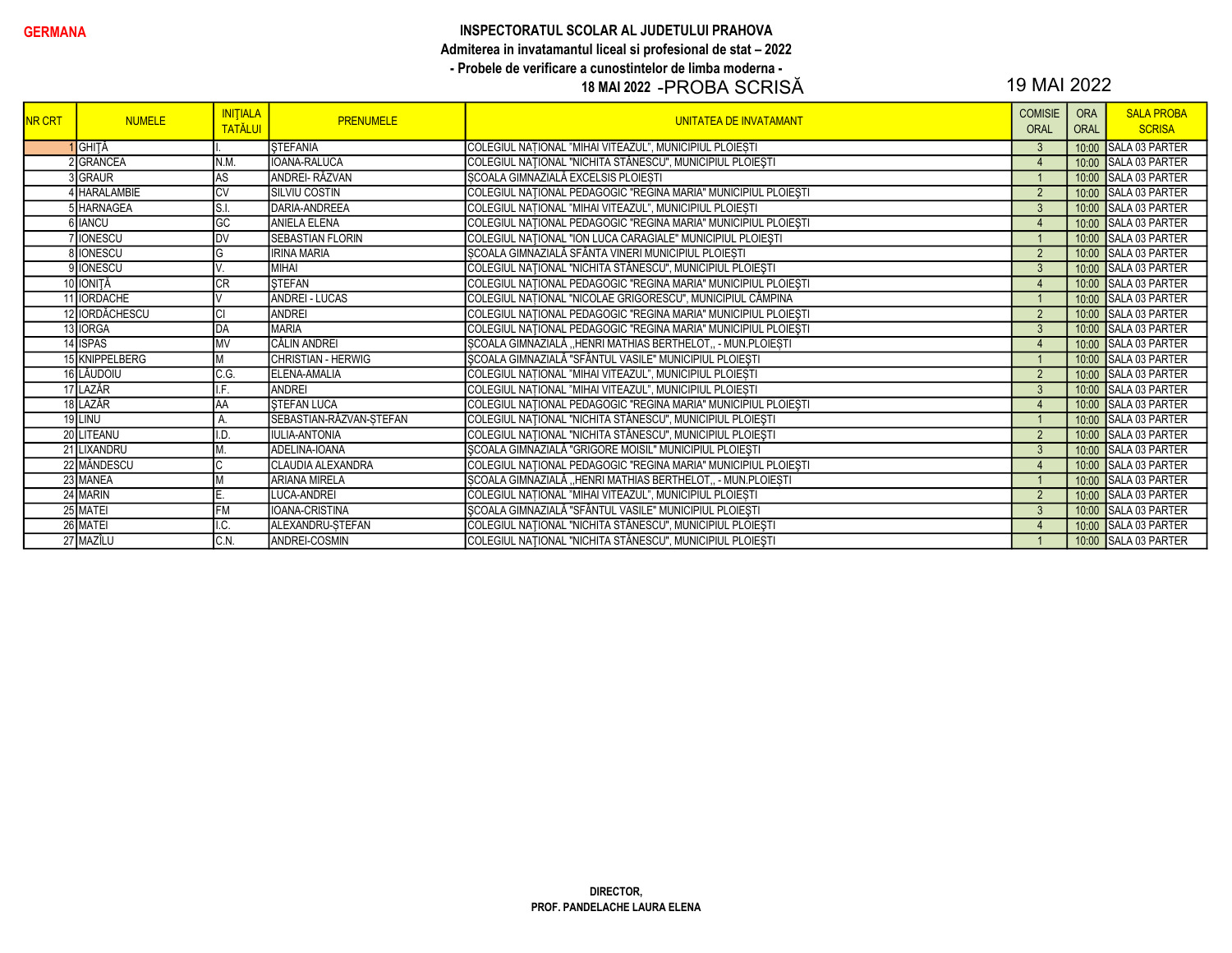#### INSPECTORATUL SCOLAR AL JUDETULUI PRAHOVA Admiterea in invatamantul liceal si profesional de stat - 2022 - Probele de verificare a cunostintelor de limba moderna -

#### 18 MAI 2022 - PROBA SCRISĂ

### 19 MAI 2022

| <b>NR CRT</b> | <b>NUMELE</b> | <b>INITIALA</b><br><b>TATĂLUI</b> | <b>PRENUMELE</b>          | <b>UNITATEA DE INVATAMANT</b>                                  | <b>COMISIE</b><br><b>ORAL</b> | <b>ORA</b><br><b>ORAL</b> | <b>SALA PROBA</b><br><b>SCRISA</b> |
|---------------|---------------|-----------------------------------|---------------------------|----------------------------------------------------------------|-------------------------------|---------------------------|------------------------------------|
|               | <b>IMIHAI</b> |                                   | <b>CRISTIAN-IONUT</b>     | SCOALA GIMNAZIALĂ "SFÂNTUL VASILE" MUNICIPIUL PLOIEȘTI         | $\overline{2}$                |                           | 10:00 SALA 04 PARTER               |
|               | 2 MIHALEA     | .E                                | MARIA-IOANA               | COLEGIUL NATIONAL "MIHAI VITEAZUL", MUNICIPIUL PLOIEȘTI        | $\mathbf{3}$                  | 10:00                     | SALA 04 PARTER                     |
|               | 3 MILITARU    |                                   | <b>VLAD GEORGE DANIEL</b> | ȘCOALA GIMNAZIALĂ "HENRI MATHIAS BERTHELOT,, - MUN.PLOIEȘTI    | $\overline{4}$                |                           | 10:00 SALA 04 PARTER               |
|               | $4$ MIU       | N.D.                              | STEFAN-THEODOR            | COLEGIUL NATIONAL "MIHAI VITEAZUL", MUNICIPIUL PLOIESTI        |                               |                           | 10:00 SALA 04 PARTER               |
|               | 5 MOCANU      |                                   | SOPHIA-ELENA              | SCOALA GIMNAZIALĂ "GRIGORE MOISIL" MUNICIPIUL PLOIESTI         | $\overline{2}$                |                           | 10:00 SALA 04 PARTER               |
|               | 6 MOROITĂ     |                                   | <b>CRISTIAN</b>           | ȘCOALA GIMNAZIALĂ "SFÂNTUL VASILE" MUNICIPIUL PLOIEȘTI         | 3                             |                           | 10:00 SALA 04 PARTER               |
|               | 7 Moşoiu      |                                   | ALEXANDRU ŞTEFAN          | ŞCOALA GIMNAZIALĂ "SFÂNTUL VASILE" MUNICIPIUL PLOIEȘTI         | $\overline{4}$                |                           | 10:00 SALA 04 PARTER               |
|               | 8 NAFTAN      | GC                                | MARIA-VICTORIA            | SCOALA GIMNAZIALĂ "SFÂNTUL VASILE" MUNICIPIUL PLOIESTI         |                               |                           | 10:00 SALA 04 PARTER               |
|               | 9 NEAGU       | GS                                | <b>VALENTIN GABRIEL</b>   | COLEGIUL NAȚIONAL PEDAGOGIC "REGINA MARIA" MUNICIPIUL PLOIEȘTI | $\overline{2}$                |                           | 10:00 SALA 04 PARTER               |
|               | 10 NEDELCU    | IC.D                              | <b>BIANCA-MARIA</b>       | ȘCOALA GIMNAZIALĂ "GRIGORE MOISIL" MUNICIPIUL PLOIEȘTI         | $\mathbf{3}$                  |                           | 10:00 SALA 04 PARTER               |
|               | 11 NICOLAE    | 'C.L.                             | DAVID-MARIAN              | COLEGIUL NAȚIONAL "MIHAI VITEAZUL", MUNICIPIUL PLOIEȘTI        | $\overline{4}$                |                           | 10:00 SALA 04 PARTER               |
|               | 12 NICULA     | MP                                | ALEXANDRA IOANA           | COLEGIUL NAȚIONAL PEDAGOGIC "REGINA MARIA" MUNICIPIUL PLOIEȘTI |                               |                           | 10:00 SALA 04 PARTER               |
|               | 13 NICULAE    |                                   | <b>ALESSIA MARIA</b>      | ȘCOALA GIMNAZIALĂ "SFÂNTUL VASILE" MUNICIPIUL PLOIEȘTI         | $\overline{2}$                |                           | 10:00 SALA 04 PARTER               |
|               | 14 NILĂ       |                                   | <b>CRISTINA</b>           | ȘCOALA GIMNAZIALĂ "GRIGORE MOISIL" MUNICIPIUL PLOIEȘTI         | $\mathbf{3}$                  |                           | 10:00 SALA 04 PARTER               |
|               | 15 NITĂ       | C.G.                              | ROBERT-GABRIEL            | COLEGIUL NAȚIONAL "NICHITA STĂNESCU", MUNICIPIUL PLOIEȘTI      | $\overline{4}$                |                           | 10:00 SALA 04 PARTER               |
|               | 16 NITU       | <b>AR</b>                         | <b>ANDREI</b>             | COLEGIUL NAȚIONAL PEDAGOGIC "REGINA MARIA" MUNICIPIUL PLOIEȘTI |                               |                           | 11:00 SALA 04 PARTER               |
|               | 17 ONESCU     |                                   | <b>TEODORA ALEXIA</b>     | SCOALA GIMNAZIALĂ "HENRI MATHIAS BERTHELOT,, - MUN.PLOIEȘTI    | $\overline{2}$                |                           | 11:00 SALA 04 PARTER               |
|               | 18 OPREA      | VR                                | ANDREEA IOANA             | COLEGIUL NATIONAL PEDAGOGIC "REGINA MARIA" MUNICIPIUL PLOIEȘTI | $\mathbf{3}$                  |                           | 11:00 SALA 04 PARTER               |
|               | 19 OPRINA     |                                   | <b>ANDREI RARES</b>       | COLEGIUL NAȚIONAL PEDAGOGIC "REGINA MARIA" MUNICIPIUL PLOIEȘTI | $\overline{4}$                |                           | 11:00 SALA 04 PARTER               |
|               | 20 ORBAN      |                                   | IOANA-DENISA              | ȘCOALA GIMNAZIALĂ "SFÂNTUL VASILE" MUNICIPIUL PLOIEȘTI         |                               |                           | 11:00 SALA 04 PARTER               |
|               | 21 PAISA      | C                                 | <b>SARA ILINCA</b>        | ȘCOALA GIMNAZIALĂ "SFÂNTUL VASILE" MUNICIPIUL PLOIEȘTI         | $\overline{2}$                |                           | 11:00 SALA 04 PARTER               |
|               | 22 PĂUN       | <b>CV</b>                         | <b>DARIANA</b>            | ȘCOALA GIMNAZIALĂ SFÂNTA VINERI MUNICIPIUL PLOIEȘTI            | $\mathbf{3}$                  |                           | 11:00 SALA 04 PARTER               |
|               | 23 PAVEL      | ΙR                                | <b>VLAD MIHAI</b>         | SCOALA GIMNAZIALĂ SFÂNTA VINERI MUNICIPIUL PLOIEȘTI            | $\overline{4}$                |                           | 11:00 SALA 04 PARTER               |
|               | 24 PERTEA     | IС                                | MĂLINA ANA MARIA          | COLEGIUL NAȚIONAL PEDAGOGIC "REGINA MARIA" MUNICIPIUL PLOIEȘTI |                               |                           | 11:00 SALA 04 PARTER               |
|               | 25 PETRE      |                                   | <b>ANDREI FLORIAN</b>     | SCOALA GIMNAZIALĂ SFÂNTA VINERI MUNICIPIUL PLOIEȘTI            | $\overline{2}$                |                           | 11:00 SALA 04 PARTER               |
|               | 26 PETRE      | CG                                | ROBERTA MARIA ANDREEA     | SCOALA GIMNAZIALĂ INTERNAȚIONALĂ SPECTRUM PLOIESTI             | 3                             |                           | 11:00 SALA 04 PARTER               |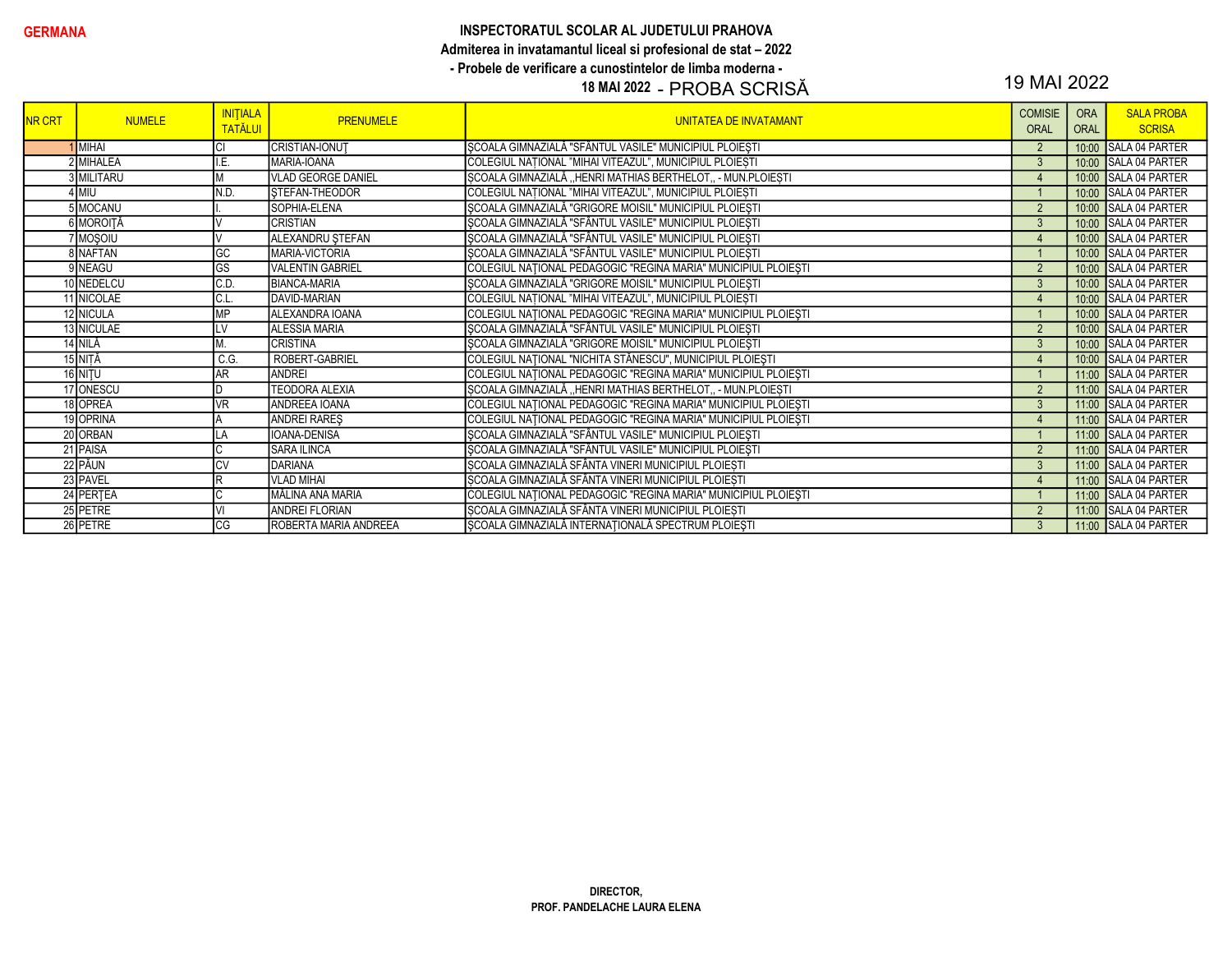#### GERMANA GERMANA INSPECTORATUL SCOLAR AL JUDETULUI PRAHOVA Admiterea in invatamantul liceal si profesional de stat – 2022 - Probele de verificare a cunostintelor de limba moderna - 18 MAI 2022 -PROBA SCRISĂ 19 MAI 2022

| <b>NR CRT</b> | <b>NUMELE</b>   | <b>INITIALA</b><br><b>TATĂLUI</b> | <b>PRENUMELE</b>         | <b>UNITATEA DE INVATAMANT</b>                                  | <b>COMISIE</b><br>ORAL | <b>ORA</b><br><b>ORAL</b> | <b>SALA PROBA</b><br><b>SCRISA</b> |
|---------------|-----------------|-----------------------------------|--------------------------|----------------------------------------------------------------|------------------------|---------------------------|------------------------------------|
|               | <b>I</b> PÎRLEA | ΙA                                | <b>SOFIA MARIA</b>       | COLEGIUL NAȚIONAL PEDAGOGIC "REGINA MARIA" MUNICIPIUL PLOIEȘTI | $\overline{4}$         |                           | 11:00 SALA 05 PARTER               |
|               | $2$ POPA        | İΙA                               | <b>BIANCA ANDREEA</b>    | SCOALA GIMNAZIALĂ SFÂNTA VINERI MUNICIPIUL PLOIEȘTI            |                        |                           | 11:00 SALA 05 PARTER               |
|               | 3POPA           | ΙB                                | MIHNEA ALEXANDRU         | SCOALA GIMNAZIALĂ INTERNAȚIONALĂ SPECTRUM PLOIEȘTI             | $\overline{2}$         |                           | 11:00 SALA 05 PARTER               |
|               | 4 POPESCU       | V.I.                              | <b>TEODORA- STEFANIA</b> | SCOALA GIMNAZIALĂ"NICOLAE TITULESCU" MUNICIPIUL PLOIESTI       | $\mathbf{3}$           |                           | 11:00 SALA 05 PARTER               |
|               | 5 POPESCU       | G.M.                              | MARIA-TEODORA            | COLEGIUL NATIONAL "MIHAI VITEAZUL", MUNICIPIUL PLOIESTI        | $\overline{4}$         |                           | 11:00 SALA 05 PARTER               |
|               | 6 POTOCEA       | <b>SG</b>                         | RAREŞ ALEXANDRU          | COLEGIUL NAȚIONAL PEDAGOGIC "REGINA MARIA" MUNICIPIUL PLOIEȘTI |                        |                           | 11:00 SALA 05 PARTER               |
|               | 7 PRECUPETU     | RG                                | ANDREEA CASIANA          | ȘCOALA GIMNAZIALĂ SFÂNTA VINERI MUNICIPIUL PLOIEȘTI            | $\overline{2}$         |                           | 11:00 SALA 05 PARTER               |
|               | 8 PREDA         | MG                                | <b>CRISTIAN IOAN</b>     | SCOALA GIMNAZIALĂ "HENRI MATHIAS BERTHELOT, - MUN.PLOIESTI     | 3                      |                           | 11:00 SALA 05 PARTER               |
|               | 9 PRUNĂ         | C.M                               | TEODORA-IOANA            | ȘCOALA GIMNAZIALĂ "GRIGORE MOISIL" MUNICIPIUL PLOIEȘTI         | $\overline{4}$         |                           | 11:00 SALA 05 PARTER               |
|               | 10 RADU         |                                   | DAVID-NICOLAS            | ȘCOALA GIMNAZIALĂ "ANDREI MUREȘANU", PLOIEȘTI                  |                        |                           | 11:00 SALA 05 PARTER               |
|               | 11 RĂGHINĂ      |                                   | <b>IOANA ALEXIA</b>      | ȘCOALA GIMNAZIALĂ "SFÂNTUL VASILE" MUNICIPIUL PLOIEȘTI         | $\overline{2}$         |                           | 11:00 SALA 05 PARTER               |
|               | 12 RENTEA       |                                   | ALEXIA-CRISTIANA         | ȘCOALA GIMNAZIALĂ "GRIGORE MOISIL" MUNICIPIUL PLOIEȘTI         | $\mathbf{3}$           |                           | 11:00 SALA 05 PARTER               |
|               | 13 SACOTĂ       | <b>AM</b>                         | ALEXANDRU-AVRAM          | ȘCOALA GIMNAZIALĂ "SFÂNTUL VASILE" MUNICIPIUL PLOIEȘTI         | $\overline{4}$         |                           | 11:00 SALA 05 PARTER               |
|               | 14 SĂNDULESCU   | R.                                | <b>MARIA</b>             | COLEGIUL NAȚIONAL "NICHITA STĂNESCU", MUNICIPIUL PLOIEȘTI      |                        |                           | 11:00 SALA 05 PARTER               |
|               | 15 SÂRBU        | <b>MN</b>                         | <b>IRINA IOANA</b>       | COLEGIUL NAȚIONAL PEDAGOGIC "REGINA MARIA" MUNICIPIUL PLOIEȘTI | $\overline{2}$         |                           | 11:00 SALA 05 PARTER               |
|               | 16 SĂVULESCU    | B                                 | SEBASTIAN ANDREI         | COLEGIUL NAȚIONAL PEDAGOGIC "REGINA MARIA" MUNICIPIUL PLOIEȘTI | 3                      |                           | 11:00 SALA 05 PARTER               |
|               | 17 SCARLAT      | <b>MS</b>                         | ALEXANDRU DANIEL         | COLEGIUL NAȚIONAL PEDAGOGIC "REGINA MARIA" MUNICIPIUL PLOIEȘTI | $\overline{4}$         |                           | 11:00 SALA 05 PARTER               |
|               | 18 SCARLAT      | ΙC                                | <b>MARA</b>              | SCOALA GIMNAZIALĂ "HENRI MATHIAS BERTHELOT,, - MUN.PLOIESTI    |                        |                           | 11:00 SALA 05 PARTER               |
|               | 19 SCHIMBESCHI  | IN.                               | DAN                      | COLEGIUL NATIONAL "MIHAI VITEAZUL", MUNICIPIUL PLOIEȘTI        | $\overline{2}$         |                           | 11:00 SALA 05 PARTER               |
|               | 20 SENCU        | <b>SM</b>                         | <b>DAVID MIHAI</b>       | ȘCOALA GIMNAZIALĂ SFÂNTA VINERI MUNICIPIUL PLOIEȘTI            | $\mathbf{3}$           |                           | 11:00 SALA 05 PARTER               |
|               | 21 SERBAN       | C.I                               | JULIA-IOANA              | ȘCOALA GIMNAZIALĂ "GRIGORE MOISIL" MUNICIPIUL PLOIEȘTI         | $\overline{4}$         |                           | 11:00 SALA 05 PARTER               |
|               | 22 SERBAN       |                                   | RAYSA-MARIA-RALUCA       | ŞCOALA GIMNAZIALĂ "SFÂNTUL VASILE" MUNICIPIUL PLOIEȘTI         |                        |                           | 11:00 SALA 05 PARTER               |
|               | 23 SIMA         | ΙC                                | <b>ALEXIA IOANA</b>      | COLEGIUL NAȚIONAL PEDAGOGIC "REGINA MARIA" MUNICIPIUL PLOIEȘTI | $\overline{2}$         |                           | 11:00 SALA 05 PARTER               |
|               | 24 SLĂVEANU     | Iс                                | ROBERT- ALEXANDRU        | ȘCOALA GIMNAZIALĂ"NICOLAE TITULESCU" MUNICIPIUL PLOIEȘTI       | $\mathbf{3}$           |                           | 11:00 SALA 05 PARTER               |
|               | 25 SMARANDA     | <b>BM</b>                         | <b>VLAD-MIHAI</b>        | SCOALA GIMNAZIALĂ "SFÂNTUL VASILE" MUNICIPIUL PLOIEȘTI         | $\overline{4}$         |                           | 11:00 SALA 05 PARTER               |
|               | 26 STAN         | <b>ML</b>                         | <b>TUDOR STEFAN</b>      | SCOALA GIMNAZIALĂ SFÂNTA VINERI MUNICIPIUL PLOIESTI            |                        |                           | 11:00 SALA 05 PARTER               |